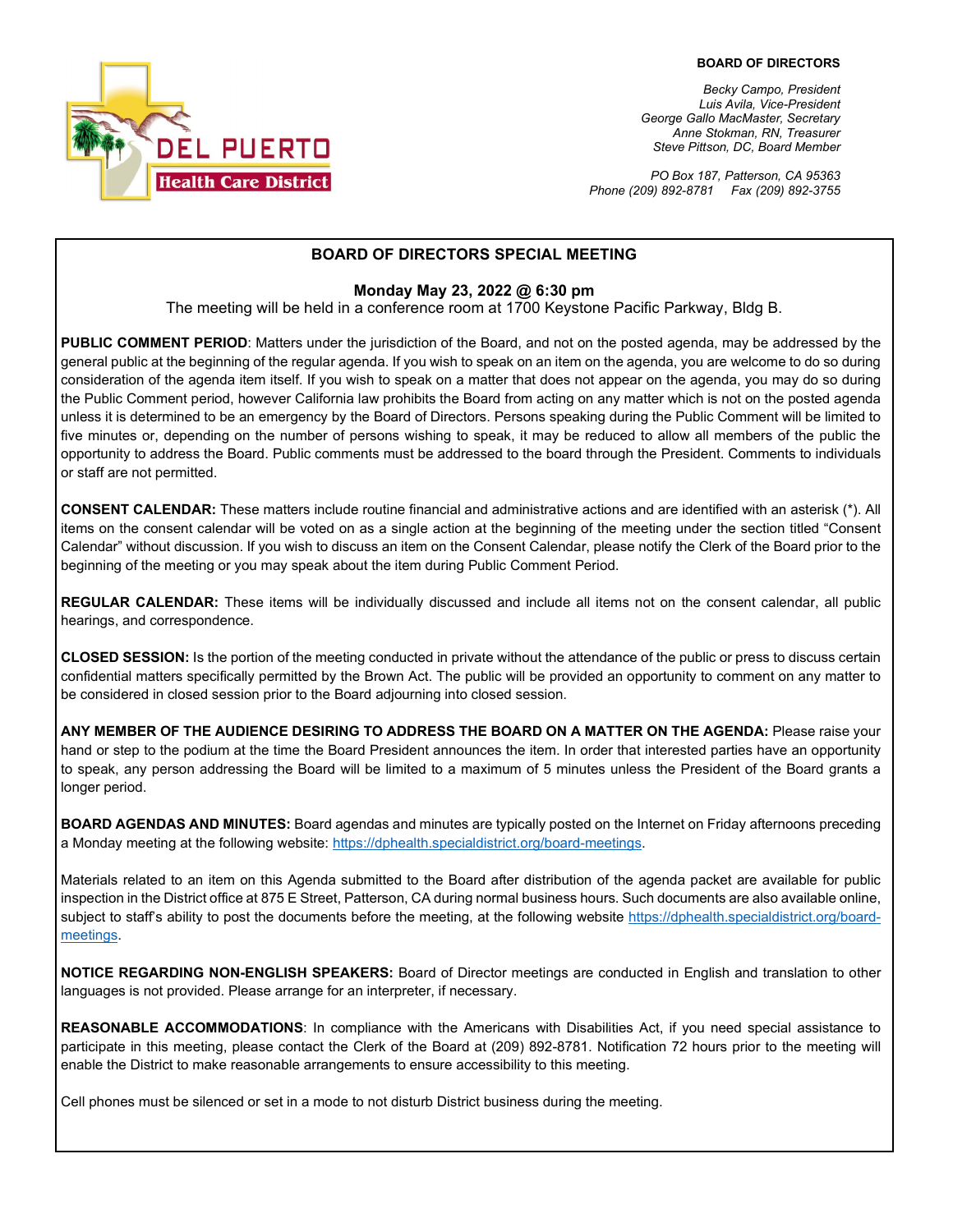- 1. **Call to Order**
- 2. **Pledge of Allegiance**
- 3. **Board of Directors Roll Call**
- 4. **Reading of the** *DRAFT* **Vision Mission and Value Statements** *Vision: "A locally cultivated, healthier community." Mission: "To partner, promote and provide quality healthcare for all" Values: "Compassion, Commitment, Excellence"*
- 5. **Public Comment Period** *[Members of the public may address the Board on any issues on the Consent Calendar and items not listed on the agenda that are within the purview of the District. Comments on matters listed on the agenda are made at the time the Board is considering each item. Each speaker is allowed a maximum of five minutes. Board members may not comment or acting on items not on the agenda.]*
- 6. **Declarations of Conflict** *[Board members disclose any conflicts of interest with agenda items]*
- 7. **Approval of Agenda Action**

*[\*Directors may request moving any consent calendar item to regular calendar or change the order of the agenda items.]*

### 8. **Consent Calendar\*** *[Routine committee reports, minutes, and non-controversial items]*

**Action**

- A. \*Approve Board Meeting Minutes April 25, 2022
- B. \*Accept Finance Committee Minutes April 20, 2022
- C. \*Accept Financial Reports April 30, 2022
- D. \*Resolution 2022-07 Option to Continue Use of Emergency Meeting Protocols

## 9. **Regular Calendar**

| A. *Any Consent calendar items moved to regular calendar | <b>Action</b>      |
|----------------------------------------------------------|--------------------|
| B. FY22-23 Budget 1 <sup>st</sup> Draft                  | <b>Information</b> |
| C. Review of Logo Designs                                | <b>Information</b> |
| D. Request for Proposal – Conceptual Design              | <b>Action</b>      |

#### 10. **Reports**

| A. Employee Anniversaries & New Hires | May                   | Years      |
|---------------------------------------|-----------------------|------------|
| Ambulance:                            | <b>Justin Berry</b>   | <b>New</b> |
| <b>Health Center</b>                  | Suzie Benitez         | 12         |
|                                       | Corina Clark          |            |
|                                       | Rajdeep Singh         | New        |
| Administration                        | Karin Freese Hennings | 6          |
|                                       |                       |            |

- B. Del Puerto Hospital Foundation Director Mac Master
- C. Ambulance Director, Paul Willette
- D. Health Center Manager, Suzie Benitez
- E. Administration Administrative Director/CEO, Karin Hennings

## 11. **Strategic Planning**

A. Mission, Vision, Values